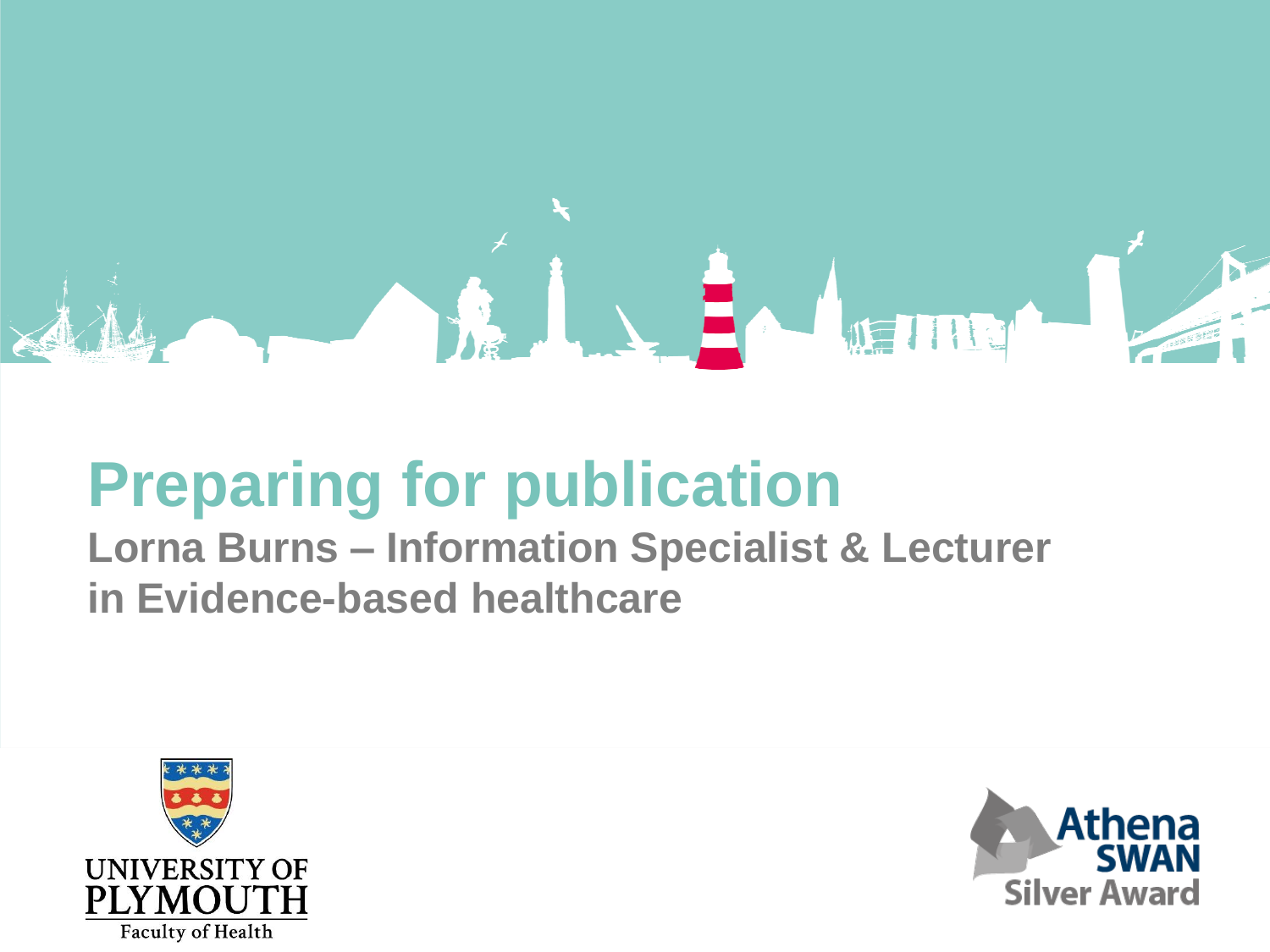### **Co-authorship**

#### Authorship is based on:

- Substantial contributions to the conception or design of the work; or the acquisition, analysis, or interpretation of data for the work; AND
- Drafting the work or revising it critically for important intellectual content; AND
- Final approval of the version to be published; AND
- Agreement to be accountable for all aspects of the work in ensuring that questions related to the accuracy or integrity of any part of the work are appropriately investigated and resolved.
- Share decision making with all co-authors
	- Order of author names on the manuscript
	- Choice of journal
	- Editing and submission of manuscript

See<http://www.icmje.org/recommendations/browse/roles-and-responsibilities/>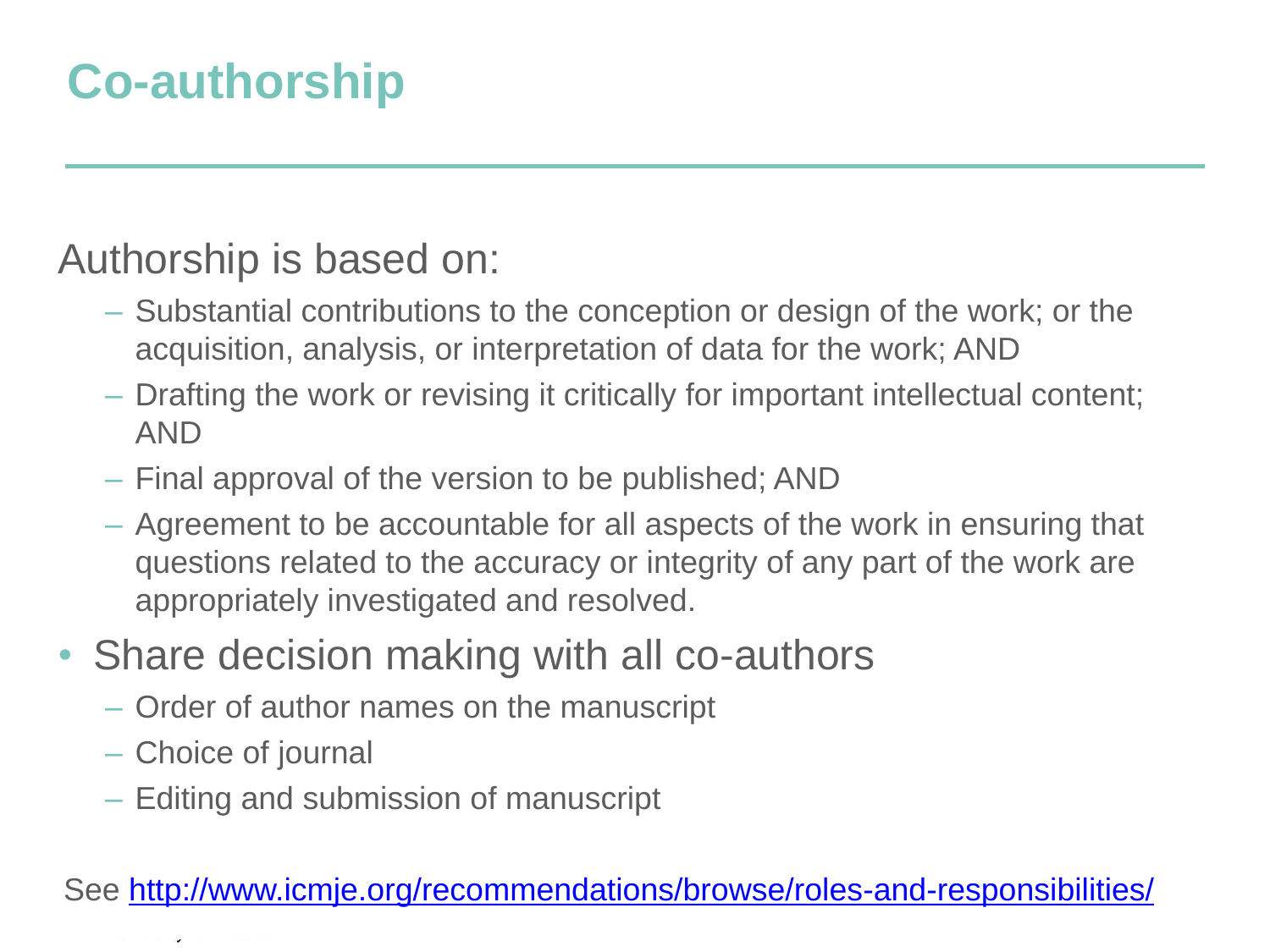## **Choice of journal**

- Is it peer reviewed?
- Look at the Scope & Aims section publisher's website
- Types of articles accepted (i.e. reviews)
- What other articles have they published on this topic?
	- Can these be cited in the introduction?
- Journal Impact Factor vs reach
- Which databases is it indexed in?
- Journal submission requirements



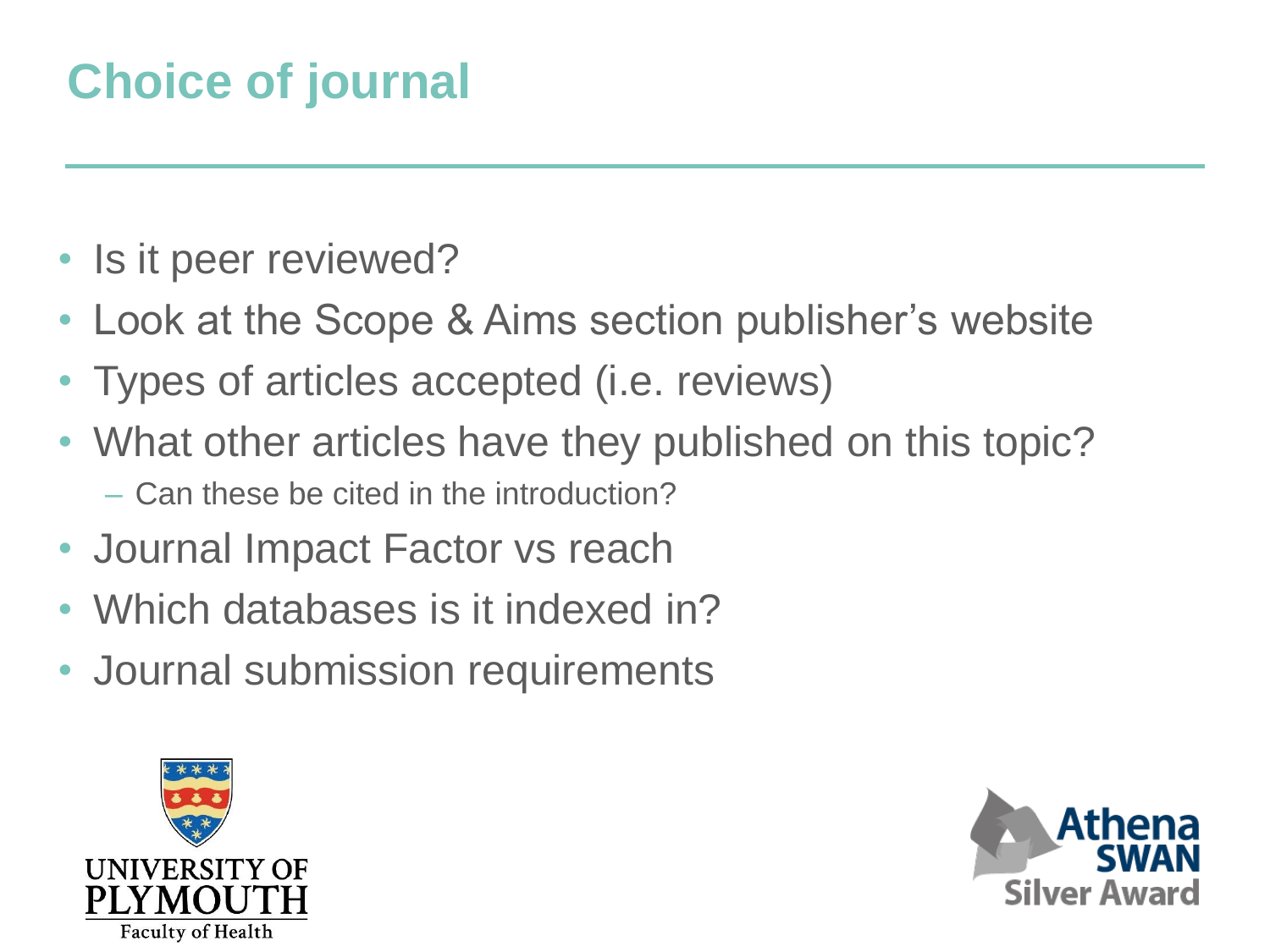## **Preparing the manuscript**

#### • Significant editing required

- Most especially in the introduction and conclusions to tie in with the journal's aims and previously published work
- Follow reporting guidelines see [EQUATOR Network](https://www.equator-network.org/toolkits/writing-research/)
- Word count
- Relevance to the reader
	- Less: *this is what I did*
	- More: *[this is a significant issue and here is an important contribution to our](https://authorservices.taylorandfrancis.com/can-you-publish-and-still-perish/?utm_source=CPB&utm_medium=cms&utm_campaign=JMS05510)  knowledge and understanding*
	- Don't leave the editor to decipher how this is relevant for their readers
	- Tips for a cover letter to the editor: <https://authorservices.taylorandfrancis.com/writing-a-cover-letter/>
- Writing style
	- see annotated article: <https://www.authoraid.info/uploads/resources/annotated-journal-article-1.pdf>